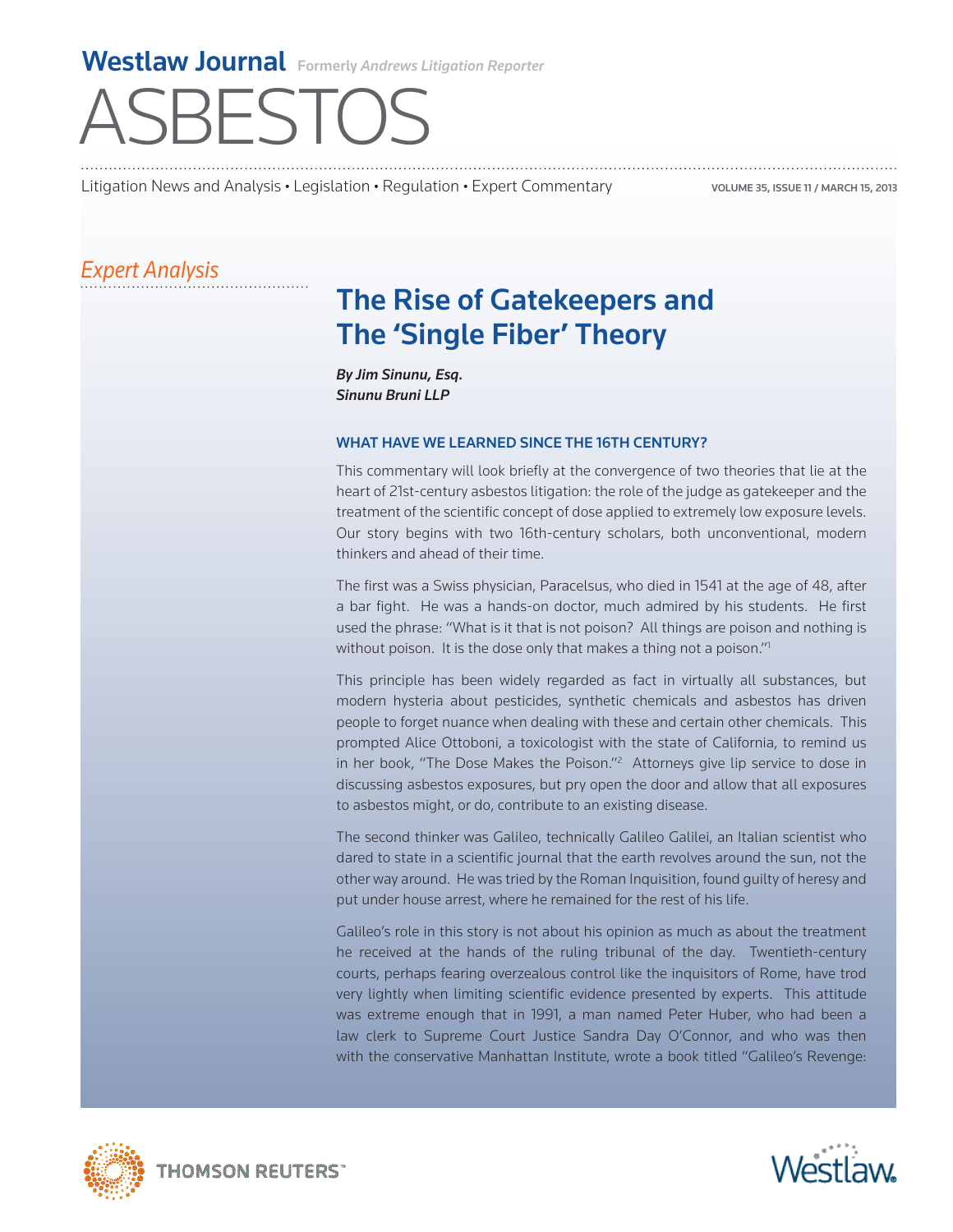Junk Science in the Courtroom." Its principal thesis, that courtroom judges go to extremes to allow scientific heresy to be heard by juries,<sup>3</sup> is now slowly being applied to certain asbestos cases, and judges throughout the United States are being given a broader role in controlling what experts may say to juries.

#### THE SCIENCE OF LOW DOSE

We are all intuitively aware that the ingestion or inhalation of small amounts of many substances is neutral to or even beneficial for our bodies. We know the benefits of low-dose aspirin for heart health and that taking two aspirin can cure a headache, but we also know that 100 aspirin taken at one time may kill us.

Studies have shown beneficial or neutral effects of red wine or other alcohol, but we also know the varied and sometimes fatal effects of the overuse of alcohol. All substances, even oxygen and water, can be fatal if absorbed in large enough amounts. A lesser known toxin such as the bacteria that causes botulism is used in small doses for cosmetic reasons even though it can be fatal if ingested in food.

What about asbestos? Today, the principal diseases attributable to asbestos exposure are asbestosis, lung cancer and mesothelioma. It is generally accepted that there must be at least a moderate exposure to asbestos, almost always occupational, before asbestos can be cited as a cause of either asbestosis or lung cancer.

Mesothelioma is a different story. Mesothelioma is the most feared asbestos-related malady, both by potentially exposed workers and by potentially liable companies. Far lower levels of asbestos exposure can cause mesothelioma, but at very low levels, is any exposure sufficient to cause the disease? This has been the subject of an enormous amount of both good and bad science over the past four decades.

Some 3,000 cases of mesothelioma are diagnosed in the United States each year. The disease is aggressive, and most who develop it die within 18 months. The only fully recognized cause of the disease in the United States is asbestos, though for certain forms of the disease and for certain population subgroups, between 10 percent and 50 percent of those who develop the disease might not have gotten it from exposure to asbestos.

Even this statement about percentages is subject to wide dispute, with some commentators even arguing that perhaps all the mesotheliomas in the United States have some connection to some asbestos exposure somewhere.

Because precise measurement is impossible, there are no epidemiologic studies demonstrating that a very low dose of asbestos was the definitive cause of a person's mesothelioma. Rather, measurements have been taken and studies conducted of people with moderate to heavy exposure.

Plaintiff attorneys and experts describe the exposure/disease pattern as a linear projection down to zero, claiming that extremely low asbestos doses do not cause many diseases, but do cause some disease, no matter how low the exposure. They point to government regulations that state that there is no known safe exposure to asbestos.

Defense attorneys and experts describe the exposure/disease pattern as an S curve, where at very low doses there is no disease, but at some level of exposure disease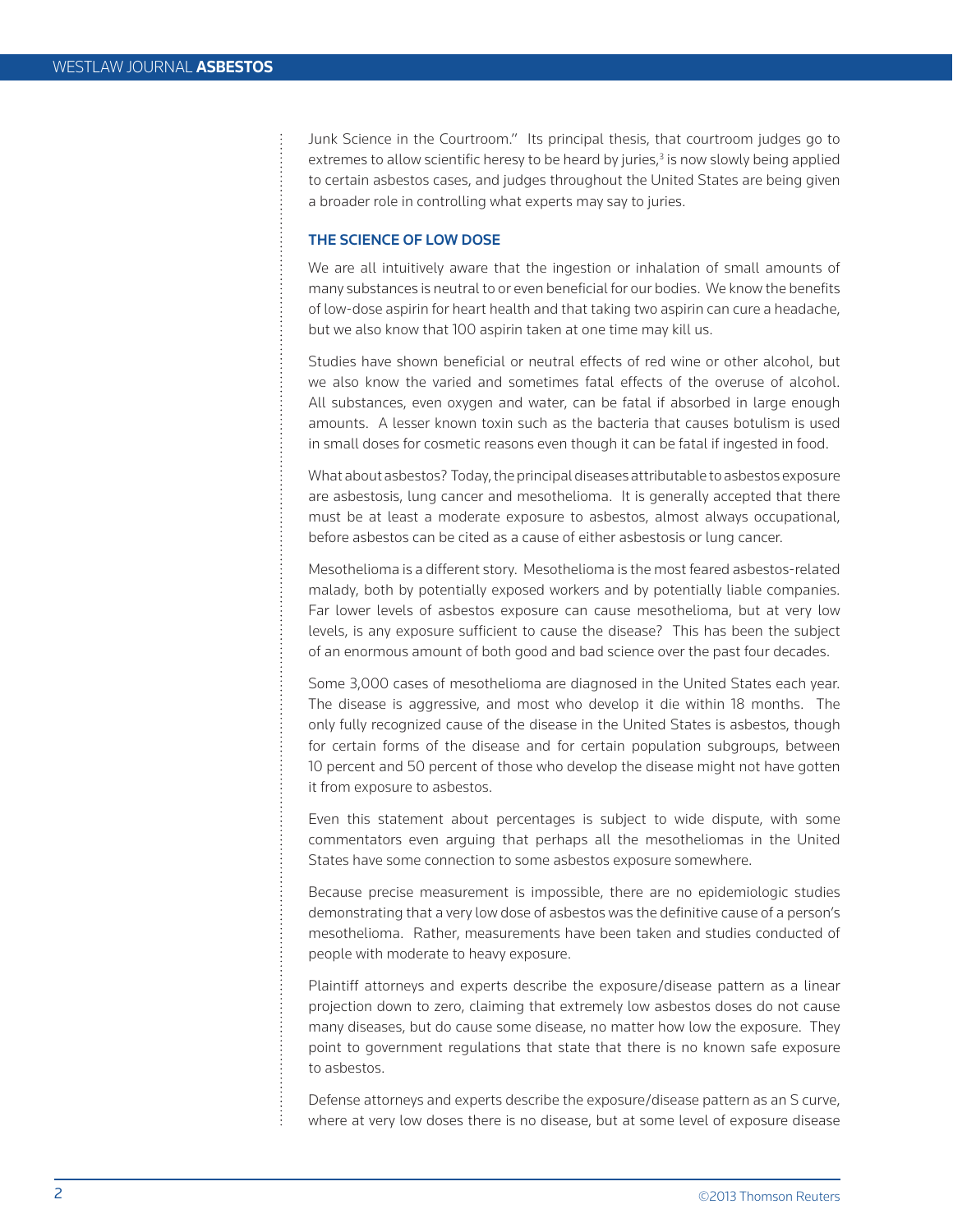begins. They point to government regulations as simply prophylactic protection without real scientific backup. They point to the lack of epidemiologic data to show low exposure as a cause, and to the body's numerous defense mechanisms to protect itself against low doses of asbestos, just as those defense mechanisms protect the body against insults from thousands of other foreign bodies — from bacteria to arsenic to silica to the effects of the sun. What should an expert be allowed to say in court about exceptionally low asbestos exposure and disease?

#### GATEKEEPER LAW: *DAUBERT* AND *FRYE*

It might be useful to describe traditional differences in courts' attitude toward scientific evidence between *Daubert* states and *Frye* states. Since the early part of the 20th century, courts have limited judicial interference with scientific testimony. *Frye v. United States*, 293 F. 1013 (D.C. Cir. 1923), involved the admissibility of polygraph tests and emphasized the experimental nature of the test at that time.

Since then, through most of 20th-century jurisprudence, courts have been reluctant to follow the broad inquisitorial power of the Roman judges during Galileo's time, and have bent over backwards to keep from interfering in scientific testimony. With few exceptions, courts have tended to limit scientific testimony *only* when it was derived from a novel scientific test or novel scientific theory, but have allowed it without much interference when based on more accepted tests or literature.<sup>4</sup>

The U.S. Supreme Court, in *Daubert v. Merrell Dow Pharmaceuticals,* 509 U.S. 579 (1993), took a different approach. This was a toxic-exposure lawsuit involving the ingestion of pharmaceuticals. The court in *Daubert* looked not only at the scientific literature in the field, but also at the methods used by expert witnesses to interpret that literature; the high court determined that to be admissible, expert testimony must be both relevant and reliable.<sup>5</sup>

This turned out to be a broad expansion of the traditional 20th-century reluctance of courts to challenge expert analysis. *Daubert*, however, involved at its core an interpretation of the Federal Rules of Evidence, and so was limited to federal courts and then to the courts of those states (typically smaller states with a less robust individual history) that adopted federal evidence rules as part of their jurisprudence.

So-called *Frye* states continued to follow the more limited gatekeeper role as it applied to scientific testimony. Such states, including Pennsylvania, New York, Illinois and California, have traditionally had heavy asbestos dockets, and their courts have traditionally been influential in neighboring states.

#### 2011: GATEKEEPERS MEET THE LOW-DOSE PROPOSITION

In the 1980s, with most asbestos cases arising in shipyards, doses varied, but for the most part were significant. In the past 20 years, however, typical doses for which defendants might be held liable have continued to drop, to the point where some companies are defending against doses admittedly equal to or less than the dose the average citizen would receive from the atmosphere. Recently, courts have had to weigh in on experts' opinions about those doses.

Two courts decided similar issues during the summer of 2011. The first, *Butler v. Union Carbide Corp*., 712 S.E.2d 537 (Ga. Ct. App. June 15, 2011), came from the Georgia Court of Appeals. In that case, Laura Butler sued for the death of her husband,

*"What is it that is not poison? All things are poison and nothing is without poison. It is the dose only that makes a thing not a poison."* 

— 16th-century Swiss physician Paracelsus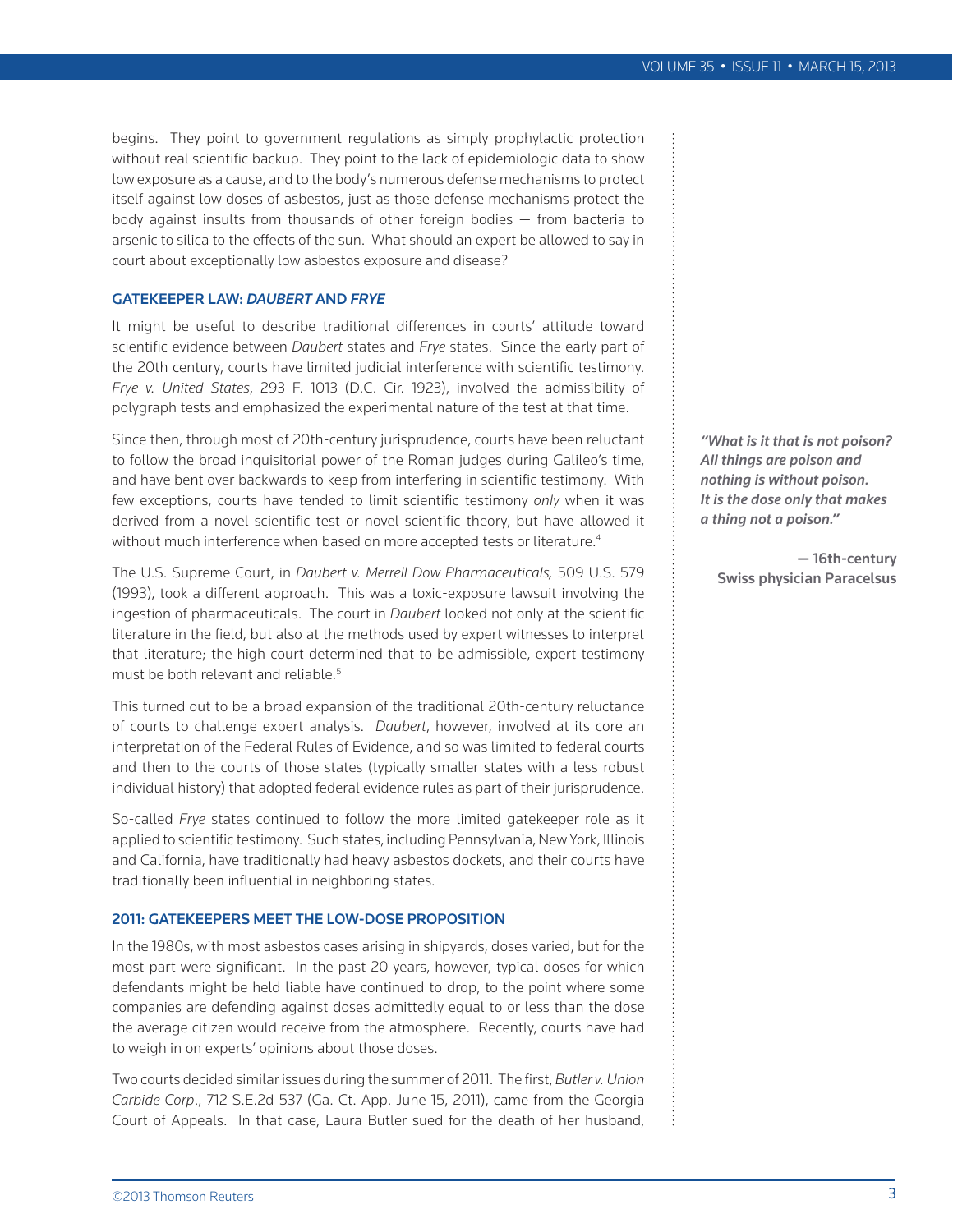Walter, from mesothelioma. The allegation was that Walter developed the disease from his exposure to Union Carbide asbestos fiber, among other causes.

Butler hired pathologist John C. Maddox to testify about causation.<sup>6</sup> Maddox stated that each exposure to asbestos above background levels (levels present in the ambient air) contributed to causing the disease. He also said, "To the extent that the patient was exposed to any of these products, they contributed in a cumulative fashion to his total asbestos dose, which is what caused his mesothelioma."7 The court struck that testimony, and the Court of Appeals affirmed.

Georgia is a *Daubert* state. The appeals court went carefully through the *Daubert* criteria for admissibility of an expert opinion and concluded that Maddox's testimony did not meet any of the four criteria.<sup>8</sup> It stated that under *Daubert*, trial courts are imbued with "substantial discretion in deciding how to test an expert's reliability."9

The court noted that Maddox' specific causation opinion was not the product of reliable principles and methods. Georgia, using rules derived from the Federal Rules of Evidence, places the burden of establishing the reliability of the expert's opinion on the proponent, here, the plaintiff. Laura Butler argued that Maddox relied upon generally accepted and reliable methodology and based his opinion on reliable scientific literature. But the court found that "[t]he literature, however, does not support his specific causation opinion based on the evidence shown in this case."<sup>10</sup> It stated in essence that Maddox's "no threshold" theory was scientifically unreliable.

The second decision, *Moeller v. Garlock Sealing Technologies,* 660 F.3d 950 (6th Cir. Sept. 28, 2011), similarly rejected low-dose testimony, but without directly performing the gatekeeper role. The 6th U.S. Circuit Court of Appeals, applying Kentucky law, reversed a jury verdict for the plaintiff, finding that the evidence was not sufficient to support the verdict.

Olwen Moeller sued for the death of Robert Moeller from mesothelioma, and Garlock was sued for exposing Robert to its gaskets.<sup>11</sup> Garlock did not deny that asbestos caused Robert's mesothelioma, but argued that its gaskets were not a substantial factor, particularly in light of Robert's extensive exposure to asbestos-containing insulation.12

The plaintiff produced. Arthur Frank, a medical doctor and professor at Drexel University, who has studied occupational exposure to asbestos for some 40 years.<sup>13</sup> Frank testified that all types of asbestos can cause mesothelioma and that any asbestos exposure counts as a "contributing factor."14

No expert actually testified that exposure to Garlock's gaskets was a substantial factor, but the plaintiff argued that one could so infer from the evidence. The appellate court disagreed. Though not directly addressing the validity of Frank's low-dose testimony, the court ruled that such testimony alone was not sufficient to support the verdict.<sup>15</sup> The court thus effectively rejected that "any exposure" could constitute a substantial factor.

#### 2012: THE GATEKEEPER ROLE IS RECOGNIZED

The *Butler* and *Moeller* cases were a prelude to a significant decision by the Pennsylvania Supreme Court in *Betz v. Pneumo-Abex LLC*, 44 A.3d 27 (Pa. May 23, 2012). The *Betz* court followed the Georgia appeals court and the 6th Circuit into the

*Twentieth-century courts, perhaps fearing overzealous control like the inquisitors of Rome, have trod very lightly when limiting scientific evidence presented by experts.*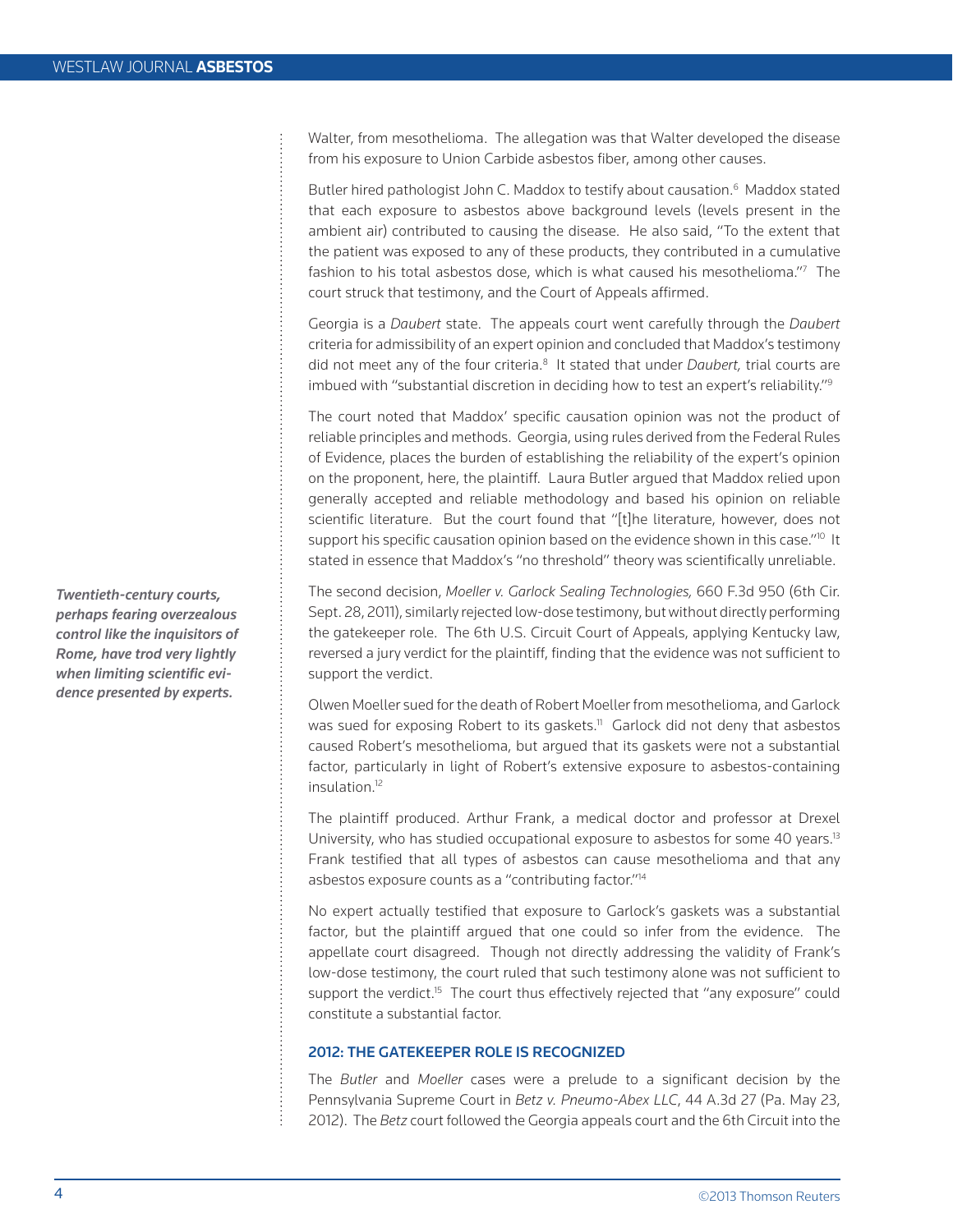twin concepts of low asbestos dose and the gatekeeping function of trial judges, but there were two significant differences.

First, Pennsylvania is a large state with a long history of asbestos litigation, somewhat ingrained into the fabric of its jurisprudence. Second, and just as important, Pennsylvania is a *Frye* state.

The *Betz* decision changed that landscape. The facts of the case are not very different from those in *Butler* and *Moeller*. Indeed, though such trials can have a very high reward for plaintiffs and very high exposure for defendants, they are relatively common.

Charles Simikian died from mesothelioma and the executor of his estate, Diana Betz, sued, claiming that his disease was caused by past exposure to asbestos from his work as an automotive mechanic.16 Again, as in *Butler*, John Maddox was prepared to testify for the plaintiff. Here, he was subjected to a *Frye* hearing, to determine whether his opinion was generally accepted in the relevant scientific community.<sup>17</sup>

#### His opinion stated the following:

Asbestos-related mesothelioma … is a dose response disease: each inhalation of asbestos-containing dust from the use of products has been shown to contribute to cause asbestos-related diseases, including mesothelioma. Each of the exposures to asbestos contributes to the total dose that causes mesothelioma. … [E]ach exposure to asbestos is therefore a substantial contributing factor in the development of the disease that actually occurs, when it occurs.<sup>18</sup>

Two experts testified on behalf of the defense. Maddox was not allowed to testify.19 The intermediate appeals court reversed the trial court's decision, but the Pennsylvania Supreme Court upheld the trial court's ruling and excluded Maddox's testimony.

The plaintiff's attorneys presented the traditional argument in *Frye* states, that Maddox's methodology in forming his "any exposure" opinion was in no way novel, but rather rested within the scientific mainstream.<sup>20</sup>

The Pennsylvania Supreme Court went through an exhaustive analysis of the opinions of various courts and made this statement: "[C]ourts will go a long way in admitting expert testimony deduced from a well-recognized scientific principle or discovery. … A manifestation of this trend is that challenges generally are vetted through the *Frye* litmus, which winnows the field of the attacks by application of the threshold requirement of novelty."21

However, the court also recognized the influence wielded by experts, finding that "it would be naïve, in this regard, to assume that the possibility for distortion is limited to the very newest realms of science."<sup>22</sup> The court explained:

[W]e conclude that a *Frye* hearing is warranted when a trial judge has articulable grounds to believe that an expert witness has not applied accepted scientific methodology in a conventional fashion in reaching his or

*Far lower levels of asbestos exposure can cause mesothelioma, but at very low levels, is any exposure sufficient to cause the disease?*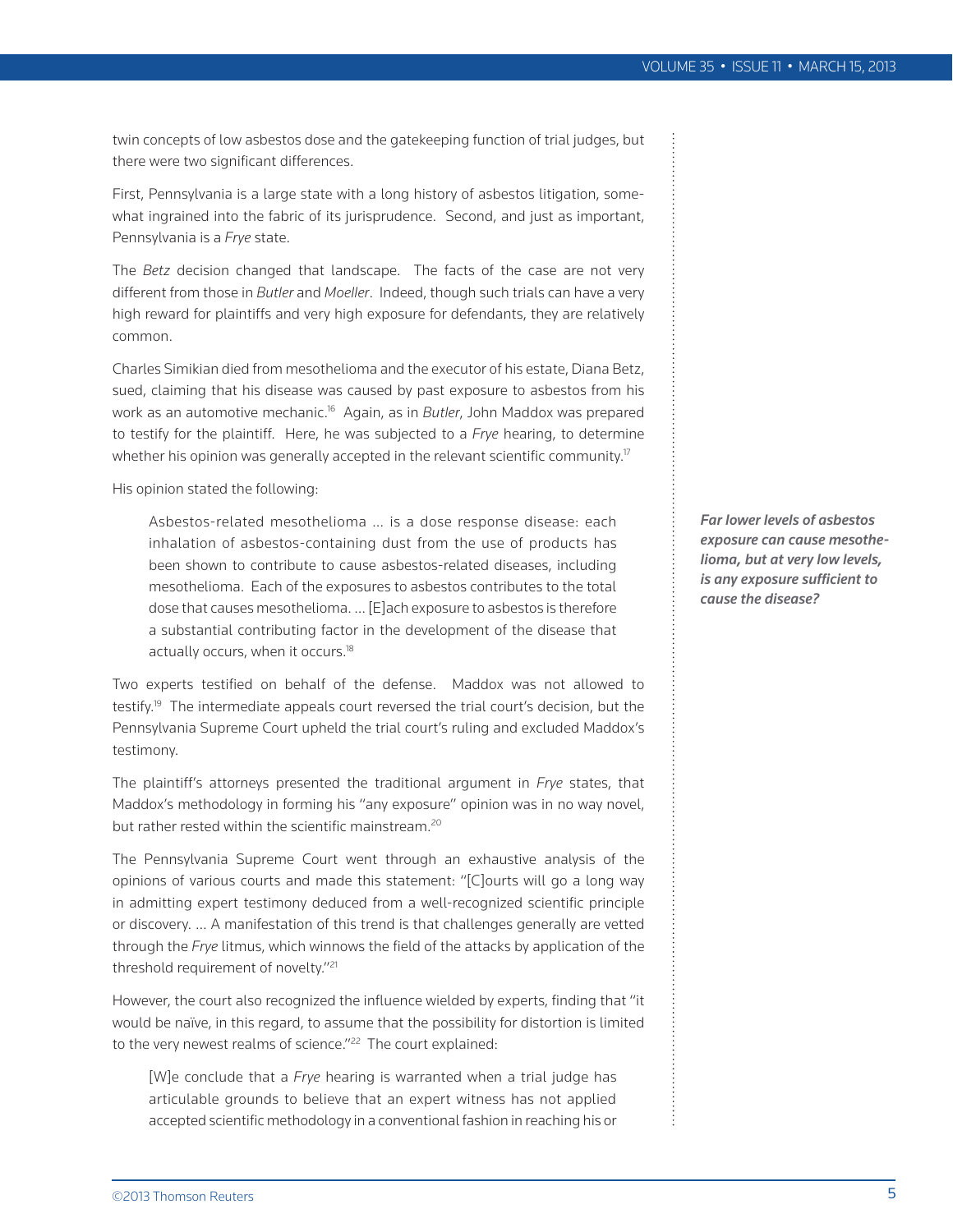her conclusions. We believe a narrower approach would unduly constrain trial courts in the appropriate exercise of their discretion in determining the admissibility of evidence.<sup>23</sup>

The court finally agreed with the defendant-appellants that even when an expert is not relying upon novel science, the expert's extrapolation from that science is relevant to the scientific acceptance of his methodology.<sup>24</sup>

#### GATEKEEPING GOES WEST

Other recent case law has supported a strong gatekeeper approach in this context. In *Barabin v. AstenJohnson Inc*., 700 F.3d 428 (9th Cir. Nov. 12, 2012), the 9th Circuit upheld the gatekeeper role on this subject.

In *Smith v. Ford Motor Co.* the U.S. District Court for the District of Utah upheld the gatekeeper role. This case was interesting to defense lawyers because it focused on a particular statement by plaintiff's expert Samuel Hammar: that Ronnie Smith's mesothelioma "was caused by his total and cumulative exposure to asbestos, *with all* exposures and all products playing a contributing role."25 The court said "[t]his asks too much from too little evidence as far as the law is concerned."<sup>26</sup>

#### *California*

Traveling west, this discussion should logically end with California. Ironically, California was the venue of the *Daubert* case before it was removed to federal court. The state has firmly been a *Frye* state for decades and remained a *Frye* state past Daubert, generally limiting gatekeeping to novel scientific processes.<sup>27</sup>

But in *Sargon Enterprises v. University of Southern California*, 288 P.3d 1237 (Cal. Nov. 26, 2012), the California Supreme Court weighed in heavily to provide a broader and more robust gatekeeper role for trial judges.

This was not an asbestos case. The plaintiff's expert at issue was an economist theorizing about future profits at a dental implant company. The trial court excluded the expert's opinion regarding lost profits as speculative, and the plaintiff appealed.

At the beginning of the discussion, the court proclaimed that expert testimony must not be speculative and that "[u]nder California law, trial courts have a substantial 'gatekeeping' responsibility."28 Rather than follow old *Frye* customs, the court interpreted California's Evidence Code as it applies to experts. Section 801 follows the typical *Frye* criteria and requires that the testimony be "of a type that reasonably may be relied upon by an expert in forming an opinion upon the subject."

The court went further, however, and provided a detailed interpretation of California Evidence Code Section 802, which states that "[t]he court … may require that a witness before testifying in the form of an opinion be first examined concerning the matter upon which his opinion is based." The court explained that "[t]he *reasons* for the experts' opinions are part of the matter on which they are based just as is the *type* of matter. … Evidence Code Section 802 governs judicial review of the *reasons* for the opinion."29

Finally, the California Supreme Court held as follows: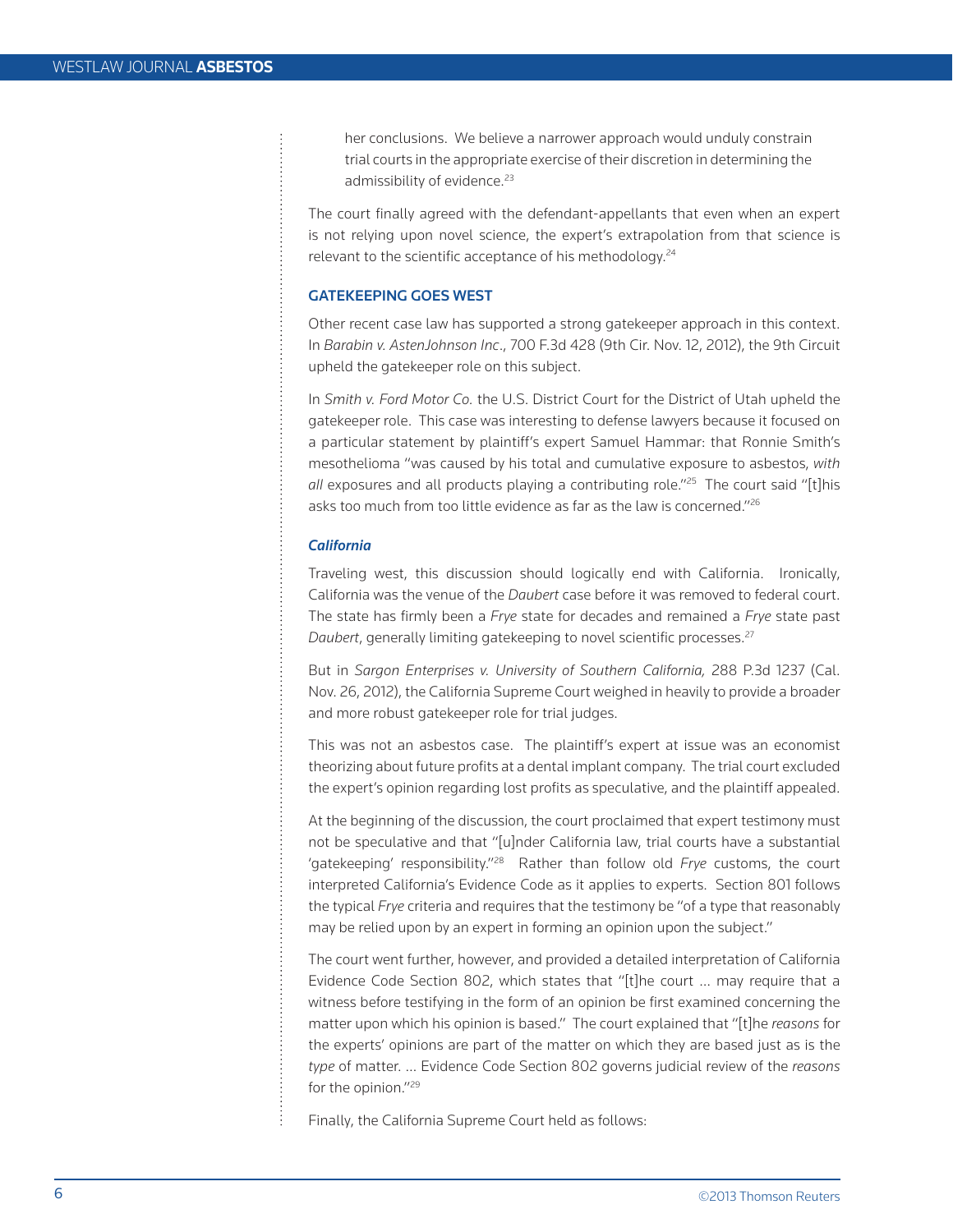Thus, under Evidence Code Sections 801 … and 802, the trial court acts as a gatekeeper to exclude expert opinion testimony that is (1) based on matter of a type on which an expert may not reasonably rely, (2) based on reasons unsupported by the material on which the expert relies, or  $(3)$  speculative.<sup>30</sup>

The court does give some ground to Galileo and cautions about care in excluding expert testimony, but the decision provides a solid base for defense counsel to challenge asbestos causation opinions in the future.

We end with a quote from "Galileo's Revenge": "If it is wrong to condemn the visionary whose science conflicts with established religion, it is also wrong to worship the crank whose superstition conflicts with established science."<sup>30</sup>

#### NOTES

- <sup>1</sup> M. ALICE OTTOBONI, THE DOSE MAKES THE POISON 31 (1991).
- <sup>2</sup> *See generally id.*
- See generally PETER W. HUBER, GALILEO'S REVENGE: JUNK SCIENCE IN THE COURTROOM (1991).
- <sup>4</sup> The *Frye* test is widely referred to as the "general acceptance" test as it allows expert testimony based on general acceptance in the relevant field of the underlying reasoning. *See, e.g., id.* at 14-16; *Daubert v. Merrell Dow Pharms.*, 509 U.S. 579, 585 (1993).
- <sup>5</sup> *Daubert*, 509 U.S. at 589.
- <sup>6</sup> *Butler v. Union Carbide Corp*., 712 S.E.2d 537, 538 (Ga. Ct. App. 2011).
- <sup>7</sup> *Id*. at 539.
- <sup>8</sup> *Id*. at 540 (listing "the four noninclusive *Daubert* factors used in determining reliability: '(1) whether the theory or technique can be tested; (2) whether it has been subjected to peer review; (3) whether the technique has a high known or potential rate of error; and (4) whether the theory has attained general acceptance within the scientific community'") (citations omitted). *See also Daubert*, 509 U.S. at 593-94.
- <sup>9</sup> *Butler*, 712 S.E.2d at 541 (internal quotations and citation omitted).
- <sup>10</sup> *Id.* at 542. Maddox claimed that minimal doses of chrysotile asbestos caused Walter Butler's mesothelioma, but the literature on which he claimed to rely to form this opinion did not address chrysotile exposures. *Id*.
- <sup>11</sup> *Moeller v. Garlock Sealing Techs*., 660 F.3d 950, 952 (6th Cir. 2011).
- <sup>12</sup> *Id*. at 953
- <sup>13</sup> *Id*. at 952.
- <sup>14</sup> *Id*. at 954.
- <sup>15</sup> *Id*. at 955.
- <sup>16</sup> *Betz v. Pneumo-Abex LLC*, 44 A.3d 27, 30 (2012). Pneumo-Abex was named as a defendant for claimed exposures to its brake linings and related products.
- $17$  *Id.*
- <sup>18</sup> *Id.* at 31 (quoting affidavit of John C. Maddox).
- <sup>19</sup> *Id.* at 31-32.
- <sup>20</sup> *Id*. at 32.
- <sup>21</sup> *Id*. at 52-53.
- <sup>22</sup> *Id*. at 53.
- <sup>23</sup> *Id*. (citation omitted).
- <sup>24</sup> *Id*. at 58.
- <sup>25</sup> *Smith v. Ford Motor Co. et al.*, No. 2:08-cv-630, slip op. at 5, 2013 WL 214378 (D. Utah Jan. 18, 2013).
- <sup>26</sup> *Id*.